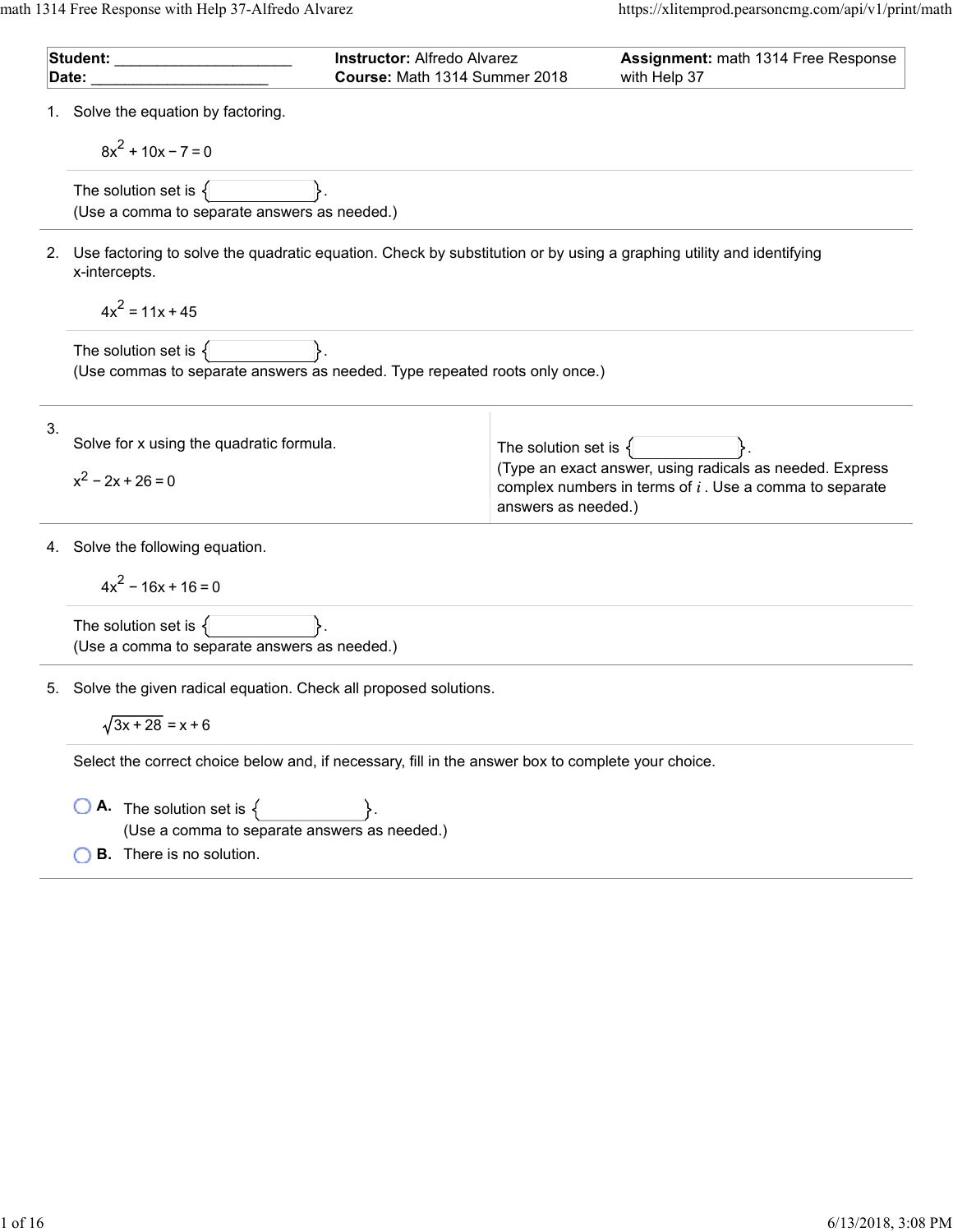



(Type your answer in interval notation.)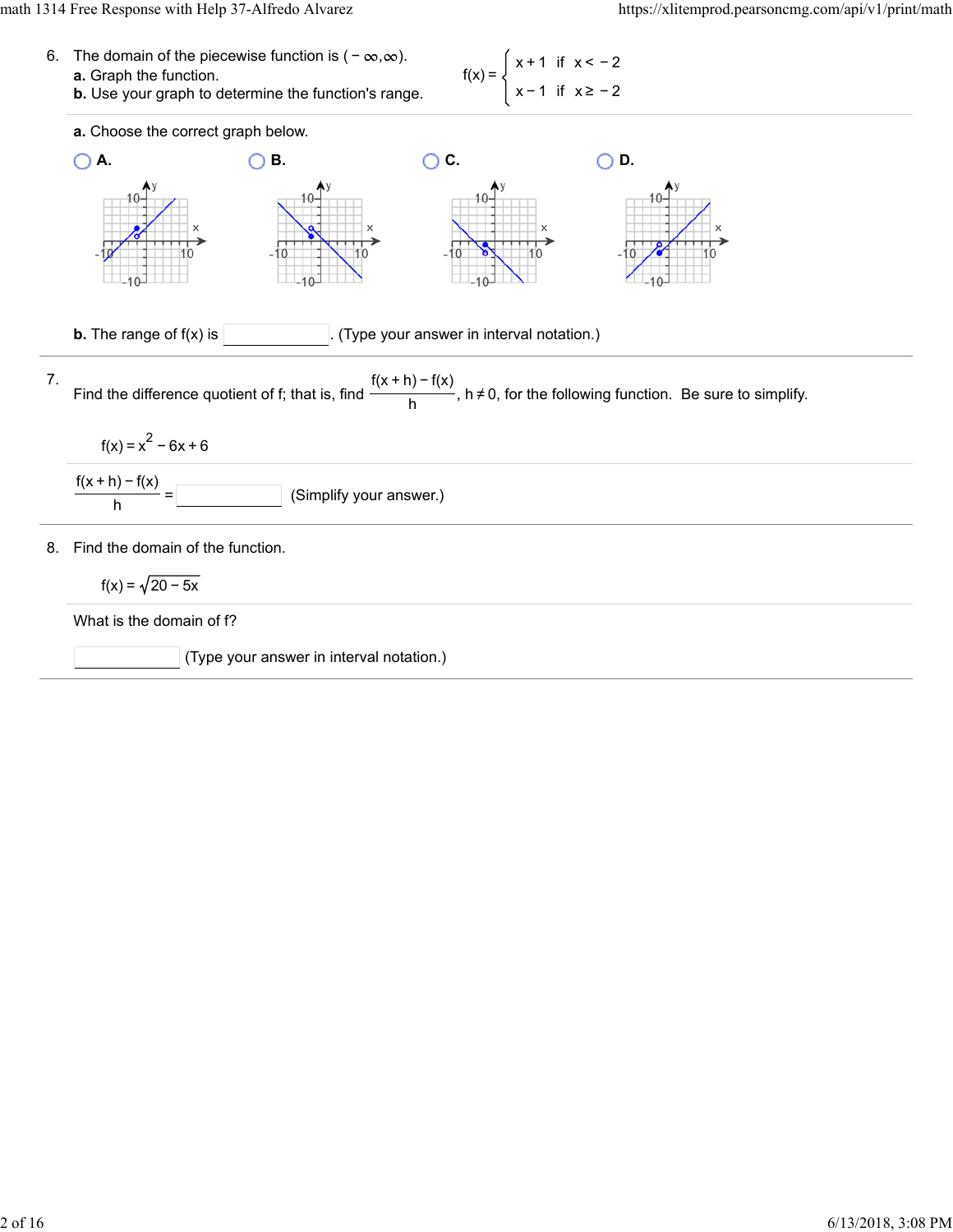9. First find 
$$
f + g
$$
,  $f - g$ , fg and  $\frac{f}{g}$ . Then determine the domain for each function.

 $f(x) = 4x^2 + 15x - 54$ ,  $g(x) = x + 6$ 

 $(f+g)(x) =$  (Simplify your answer.)

What is the domain of  $f+g$ ?

- $[0, \infty)$
- $\bigcirc$  (3,  $\infty$ )
- $\bigcirc$  ( − ∞,3)∪(3,∞)
- $\bigcirc$  ( − ∞,∞)

 $(f - g)(x) =$  (Simplify your answer.)

What is the domain of  $f-g$ ?

O [0,
$$
\infty
$$
)  
O  $\left(-\infty, \frac{18}{5}\right) \cup \left(\frac{18}{5}, \infty\right)$   
O (3, $\infty$ )

$$
\bigcirc \quad (-\infty,\infty)
$$

$$
f(g)(x) =
$$

What is the domain of fg?

O 
$$
(-\infty, \infty)
$$
  
\nO  $\left(\frac{30}{7}, \infty\right)$   
\nO  $(-\infty, -6) \cup (-6, \infty)$   
\nO  $\left(-\infty, \frac{30}{7}\right) \cup \left(\frac{30}{7}, \infty\right)$   
\n $\left(\frac{f}{g}\right)(x) =$  [Simplify your answer.)  
\nWhat is the domain of  $\frac{f}{g}$ ?  
\nO  $(-\infty, -6) \cup (-6, \infty)$   
\nO  $(-6, \infty)$   
\nO  $(0, \infty)$   
\nO  $(0, \infty)$   
\nO  $(-\infty, \infty)$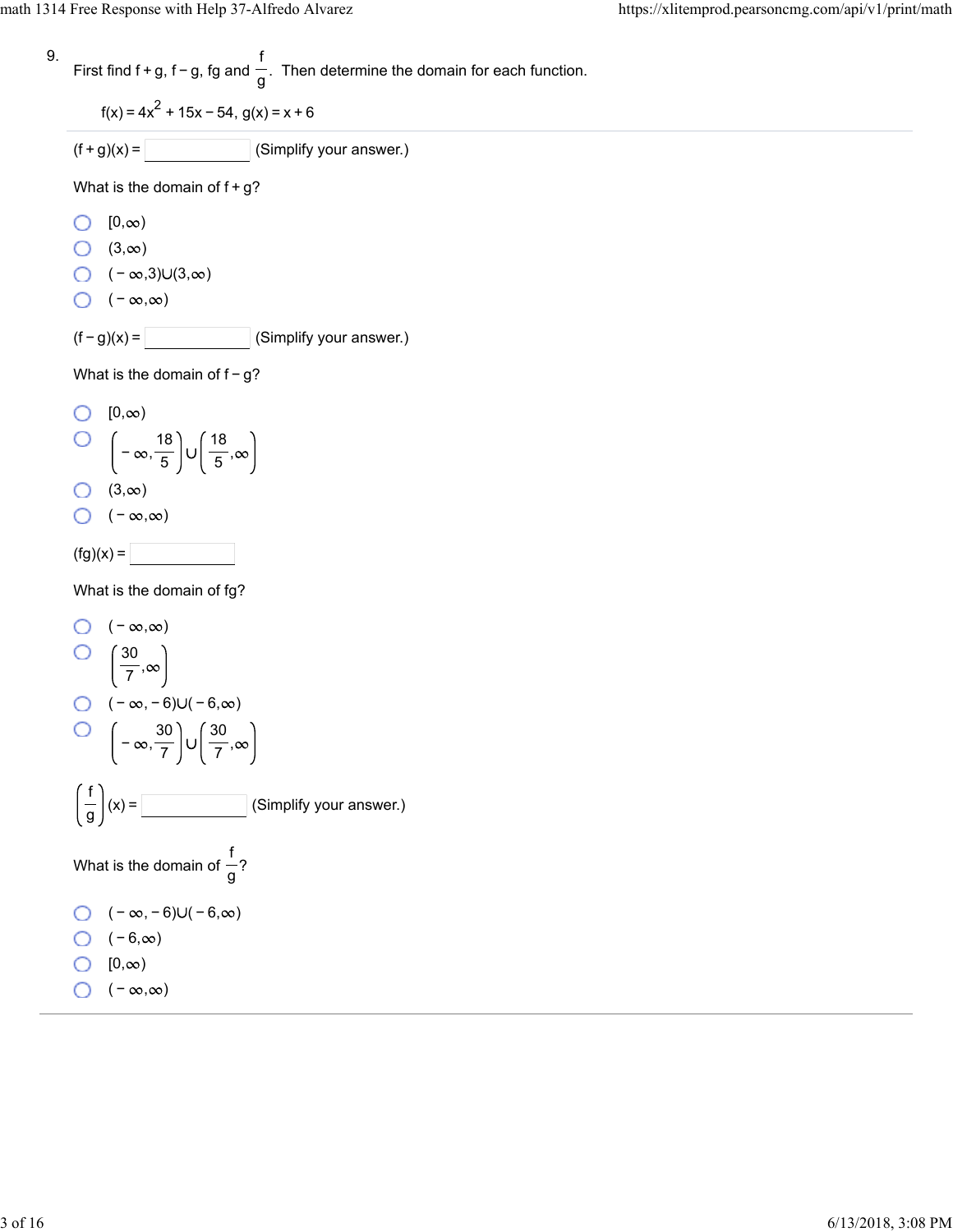|  | 10. For $f(x) = 5 - x$ and $g(x) = 3x^2 + x + 6$ , find the following functions. |  |  |  |  |  |
|--|----------------------------------------------------------------------------------|--|--|--|--|--|
|--|----------------------------------------------------------------------------------|--|--|--|--|--|

| <b>a.</b> $(f \circ g)(x) =$<br>(Simplify your answer.) |
|---------------------------------------------------------|
| <b>b.</b> $(g \circ f)(x) =$<br>(Simplify your answer.) |
| <b>c.</b> $(f \circ g)(2) =$                            |
| <b>d.</b> $(g \circ f)(2) =$                            |

11. Find the distance between the pair of points.

 $(6, 7)$  and  $(3, 3)$ 

| The distance between the points is       | ˈ units. |  |
|------------------------------------------|----------|--|
| (Round to two decimal places as needed.) |          |  |

12. Find the midpoint of the line segment with the given endpoints.

 $(6, 2)$  and  $(8, 4)$ 

| The midpoint of the segment is |  |
|--------------------------------|--|
| (Type an ordered pair.)        |  |

13.

Complete the square and write the equation of the circle in standard form. Then determine the center and radius of the circle to graph the equation.

 $x^2 + y^2 + 2x + 8y - 8 = 0$ 

The equation in standard form is (Simplify your answer.)

Use the graphing tool to graph the circle.

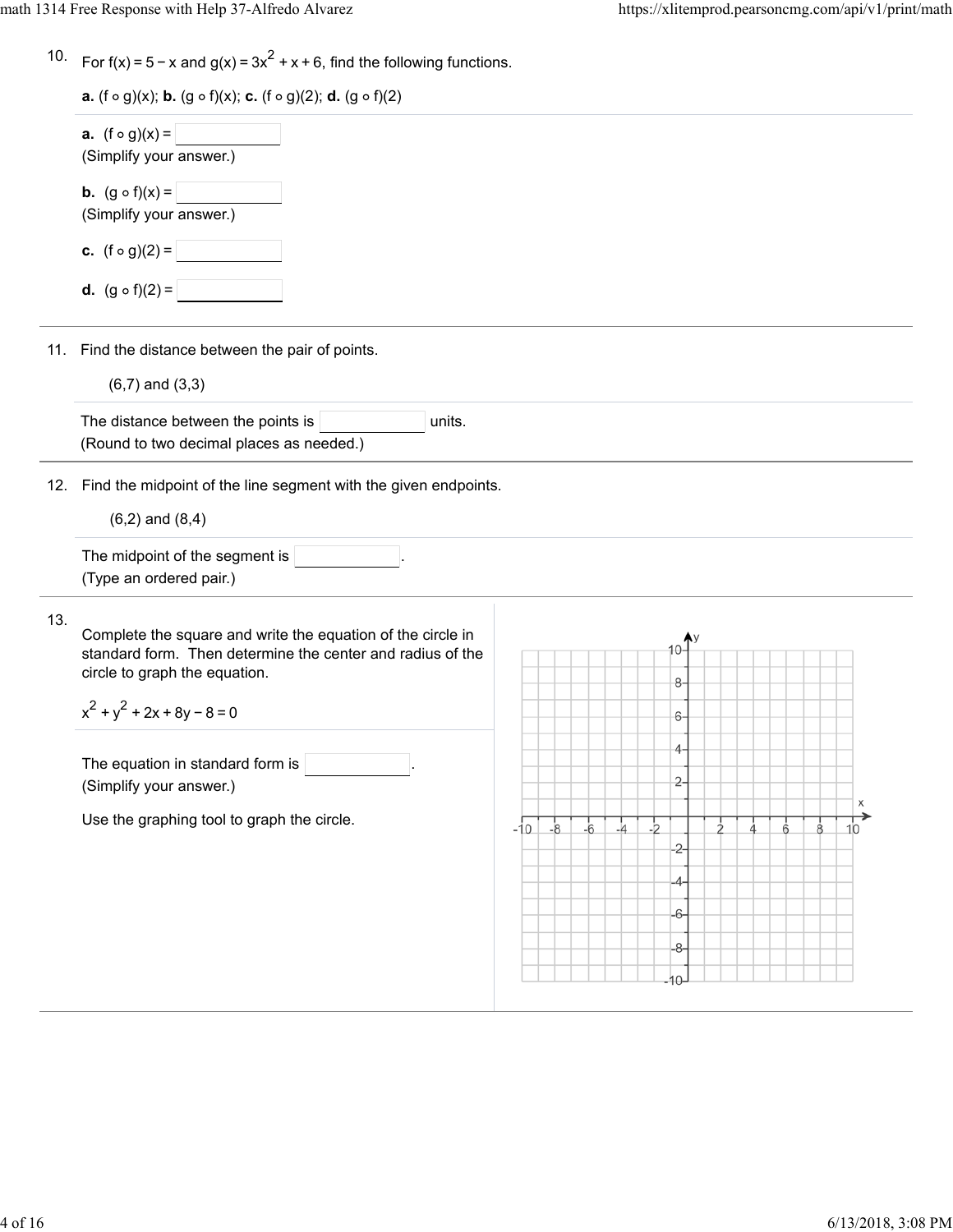14. Use the vertex and intercepts to sketch the graph of the quadratic function. Give the equation for the parabola's axis of symmetry. Use the parabola to identify the function's domain and range. 16 $f(x) = 2(x + 1)^{2} - 1$  $12 -$ Use the graphing tool to graph the equation. Use the vertex 8. and the y-intercept when drawing the graph. 4 The axis of symmetry is (Type an equation. Simplify your answer)  $-2$ 10  $-10^{-}$  $-8$ -4 Á The domain of  $f$  is  $\vert$ (Type your answer in interval notation.) The range of f is (Type your answer in interval notation.) 15. Use the vertex and intercepts to sketch the graph of the quadratic function. Give the equation of the parabola's axis of symmetry. Use the graph to determine the function's 8 domain and range.  $f(x) = x^2 + 4x + 3$  $6 -$ 4-Use the graphing tool to graph the equation. Use the vertex  $\overline{c}$ and one of the intercepts when drawing the graph.  $-10$   $-8$  $-6$  $-4$  $\frac{1}{2}$  $10$ ģ The axis of symmetry is 2-(Type an equation.) 4 The domain of  $f$  is  $|$ (Type your answer in interval notation.) 6 The range of  $f$  is  $-8-$ (Type your answer in interval notation.)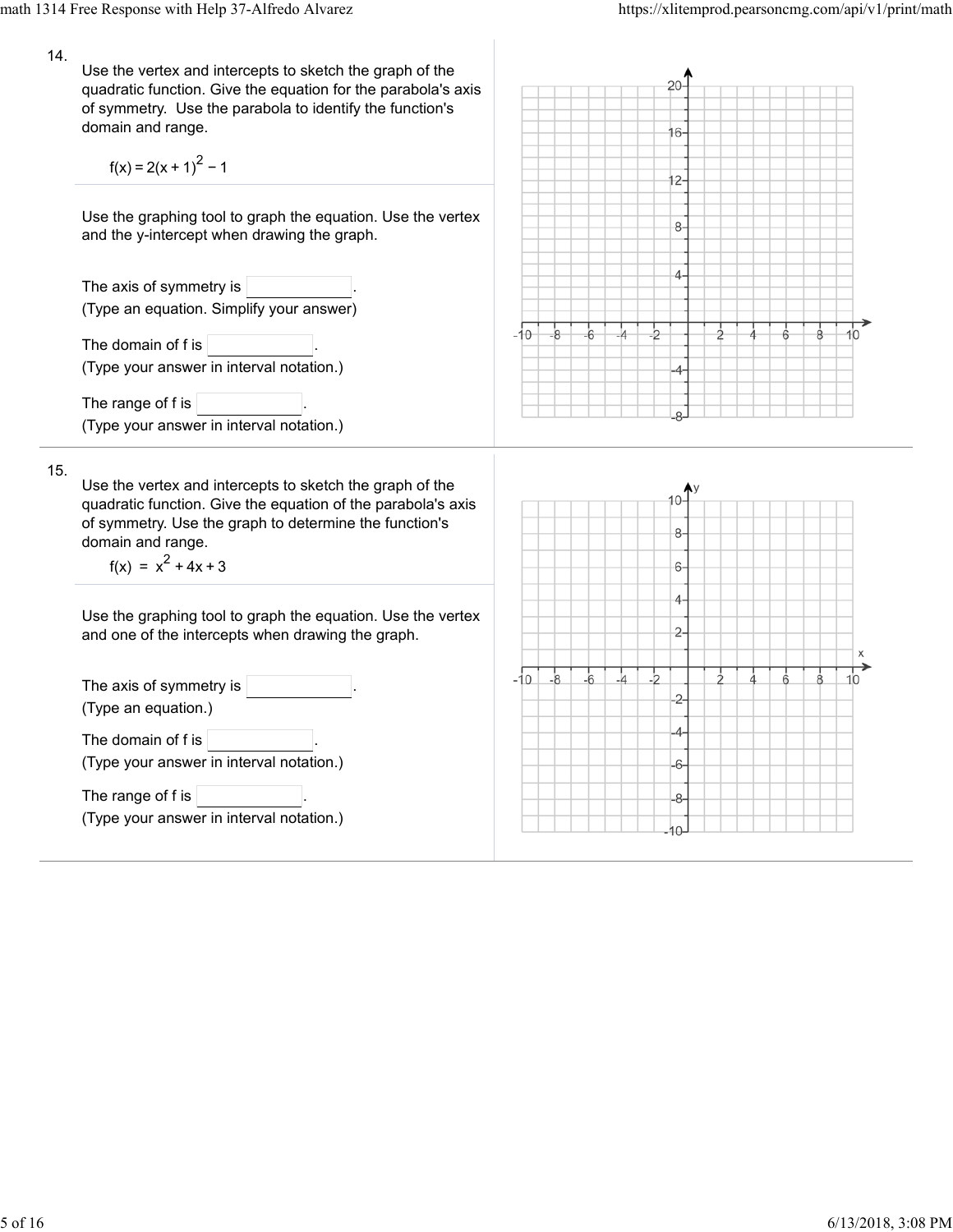16. Use the vertex and intercepts to sketch the graph of the quadratic function. Give the equation of the parabola's axis of symmetry. Use the graph to determine the domain and  $8$ range of the function.  $6$  $f(x) = 8x - x^2 - 7$ 4-Use the graphing tool to graph the equation. Use the vertex  $2$ and one of the intercepts to draw the graph. The axis of symmetry is  $-10$ -8  $-6$ (Type an equation.)  $\overline{c}$ The domain of the function is (Type your answer in interval notation.) The range of the function is  $\sqrt{ }$ (Type your answer in interval notation.) 17. Solve the equation  $x^3 - 5x^2 + 2x + 8 = 0$  given that  $-1$  is a zero of  $f(x) = x^3 - 5x^2 + 2x + 8$ . The solution set is  $\{\Box\}$ . (Use a comma to separate answers as needed.)

18. The following function is given.

 $f(x) = 3x^{3} - 7x^{2} - 75x + 175$ 

**a.** List all rational zeros that are possible according to the Rational Zero Theorem. Choose the correct answer below.

**o** A. 
$$
\pm 1, \pm 5, \pm 25, \pm 7, \pm 35, \pm 175, \pm \frac{1}{3}, \pm \frac{5}{3}, \pm \frac{25}{3}, \pm \frac{7}{3}, \pm \frac{35}{3}, \pm \frac{175}{3}
$$
  
\n**o** B.  $\pm 1, \pm 3, \pm \frac{1}{5}, \pm \frac{3}{5}, \pm \frac{1}{25}, \pm \frac{3}{25}, \pm \frac{1}{7}, \pm \frac{3}{7}, \pm \frac{1}{35}, \pm \frac{3}{35}, \pm \frac{1}{175}, \pm \frac{3}{175}$   
\n**o** C.  $\pm 1, \pm 3, \pm \frac{1}{5}, \pm \frac{3}{5}, \pm \frac{1}{10}, \pm \frac{3}{10}, \pm \frac{1}{7}, \pm \frac{3}{7}, \pm \frac{1}{35}, \pm \frac{3}{35}, \pm \frac{1}{175}, \pm \frac{3}{175}$   
\n**o** D.  $\pm 1, \pm 5, \pm 10, \pm 7, \pm 35, \pm 175, \pm \frac{1}{3}, \pm \frac{5}{3}, \pm \frac{10}{3}, \pm \frac{7}{3}, \pm \frac{35}{3}, \pm \frac{175}{3}$ 

**b.** Use synthetic division to test several possible rational zeros in order to identify one actual zero.

One rational zero of the given function is . (Simplify your answer.)

**c.** Use the zero from part **(b)** to find all the zeros of the polynomial function.

The zeros of the function  $f(x) = 3x^3 - 7x^2 - 75x + 175$  are  $\lceil$ (Simplify your answer. Type an integer or a fraction. Use a comma to separate answers as needed.)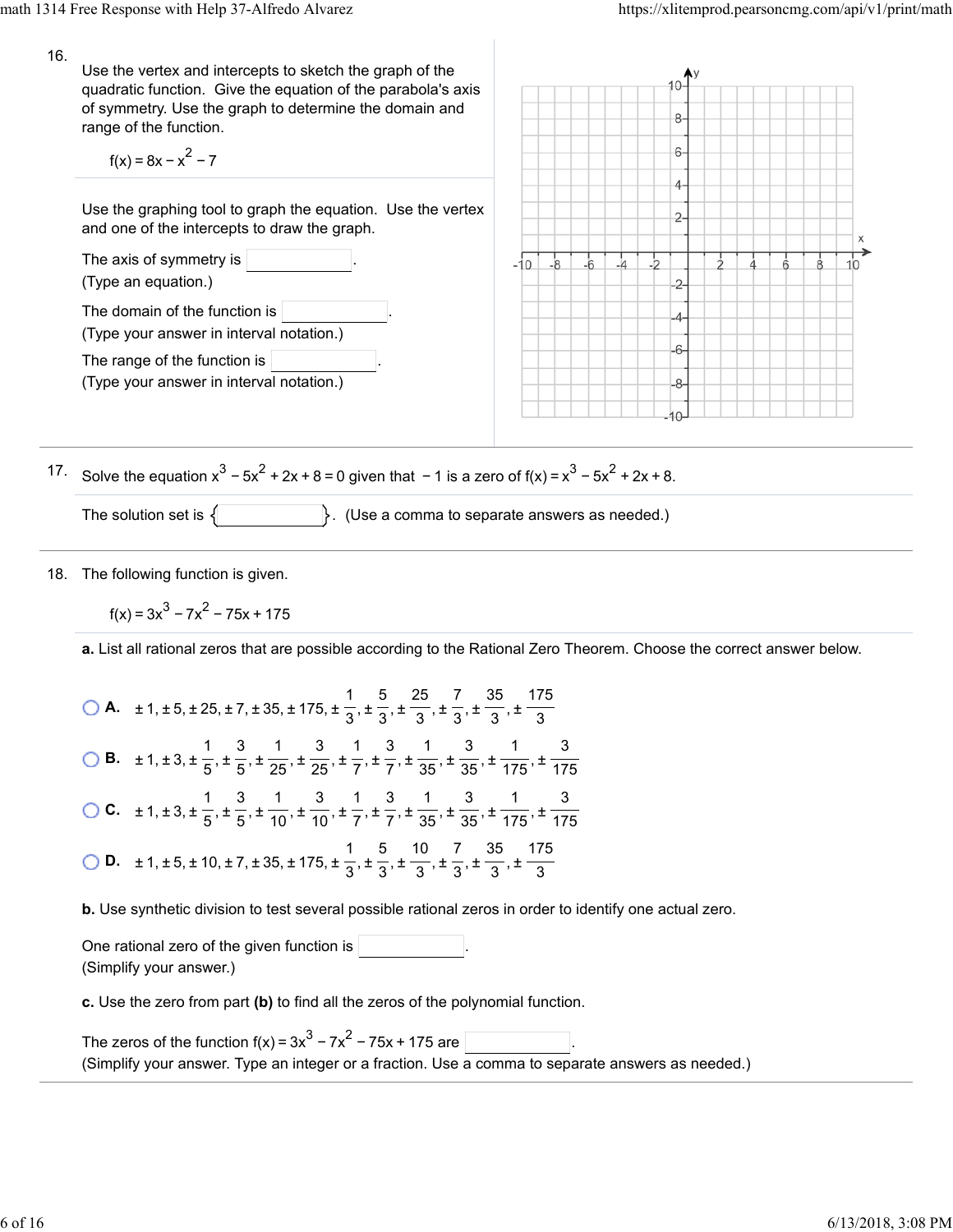- 19. The following equation is given.
	- $x^{3}$  3 $x^{2}$  25x + 75 = 0
	- **a.** List all rational roots that are possible according to the Rational Zero Theorem.
- (Use a comma to separate answers as needed.) **b.** Use synthetic division to test several possible rational roots in order to identify one actual root. One rational root of the given equation is (Simplify your answer.) **c.** Use the root from part (**b.**) and solve the equation. The solution set of  $x^3 - 3x^2 - 25x + 75 = 0$  is  $\{\}$ (Simplify your answer. Type an exact answer, using radicals as needed. Use integers or fractions for any numbers in the expression. Use a comma to separate answers as needed.) 20. An incomplete graph of the polynomial function f(x) =  $-x^3 + 3x^2 + 13x - 15$  is shown on the right. **a.** Find all zeros of the function. **b.** Without using a graphing utility, draw a complete graph of the function.  $[-5, 0, 1]$  by  $[-30, 35, 5]$ **a.** The zeros are (Use a comma to separate answers as needed.) **b.** Choose the correct graph of the function below. The scale for each graph is  $[-10, 10, 1]$  by  $[-60, 65, 5]$ . **A. A. OB. OB. OC. OD.** 21. Fill in the blank so that the resulting statement is true.  $6x^2 - 5x + 6$ Based on the synthetic division shown below, the equation of the slant asymptote of  $f(x) = \frac{1}{x}$  for  $\frac{1}{x}$  is \_\_\_\_\_\_\_. x−2
	- 2 6 −5 6 14 6 7 20

Based on the synthetic division shown, the equation of the slant asymptote of  $f(x) =$  .  $\frac{1}{\sqrt{2}}$  is . (Type an equation.)  $6x^2 - 5x + 6$ x−2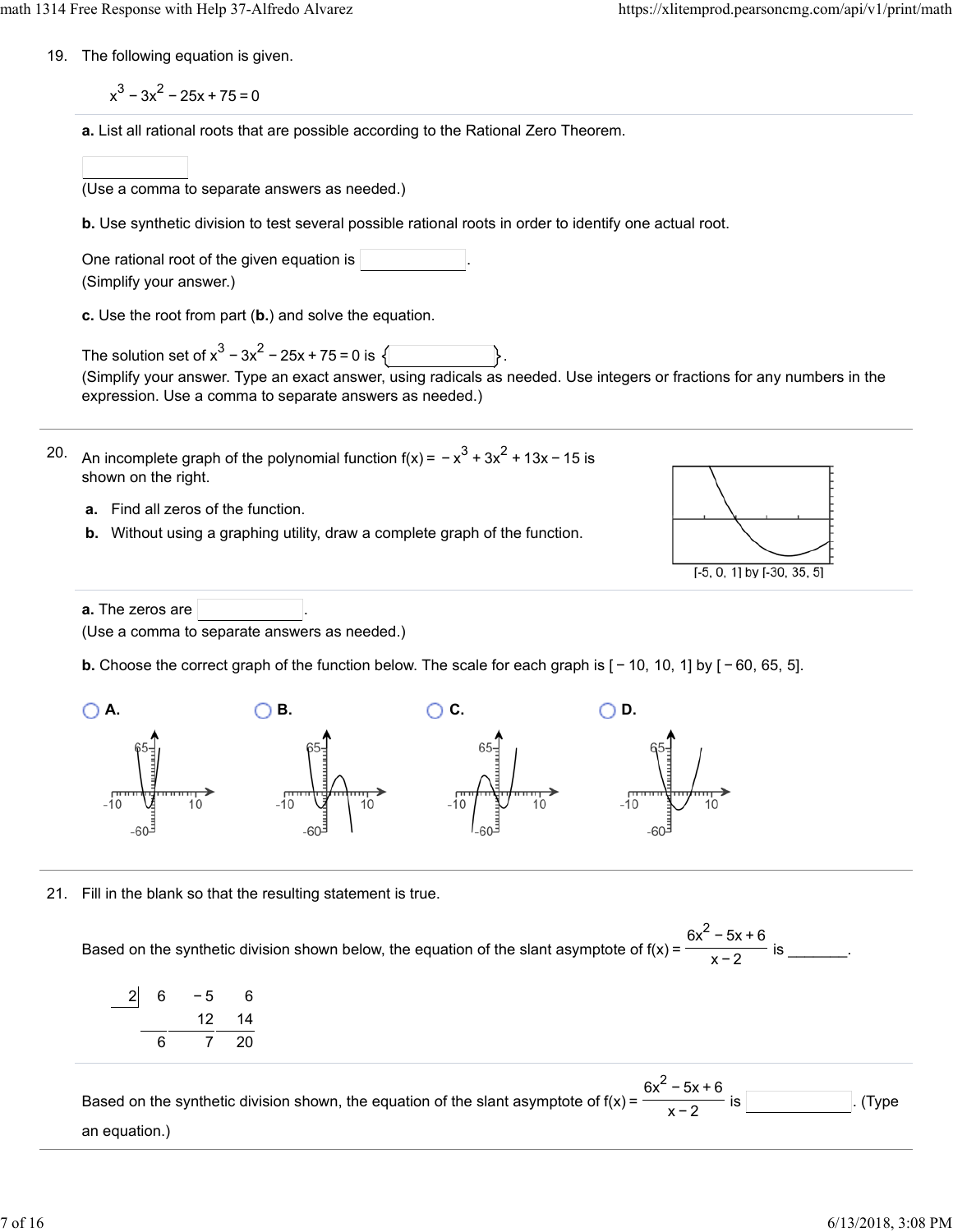22. Find the vertical asymptotes, if any, and the values of x corresponding to holes, if any, of the graph of the rational function.

f(x) = x−7  $x^2 - 9x + 14$ 

Select the correct choice below and, if necessary, fill in the answer box(es) to complete your choice. (Type an integer or a fraction. Use a comma to separate answers as needed.)

- $\bigcirc$  **A.** Hole(s) at  $x =$
- **B.** Vertical asymptote(s) at  $x =$  and hole(s) at  $x =$
- **C.** Vertical asymptote(s) at x =
- **D.** There are no discontinuities.

23. Find the horizontal asymptote, if any, of the graph of the rational function.

$$
f(x) = \frac{15x}{4x^2 + 1}
$$

Select the correct choice below and, if necessary, fill in the answer box to complete your choice.

**A.** The horizontal asymptote is ... (Type an equation.)

**B.** There is no horizontal asymptote.

24. Find the horizontal asymptote, if any, of the graph of the rational function.

$$
g(x) = \frac{15x^2}{5x^2 + 4}
$$

Select the correct choice below and, if necessary, fill in the answer box to complete your choice.

**A.** The horizontal asymptote is . (Type an equation.)

**B.** There is no horizontal asymptote.

25. Find the domain of the logarithmic function.

$$
f(x) = \log(14 - x)
$$

The domain of  $f(x) = \log(14 - x)$  is  $\vert$ (Type your answer in interval notation.)

26. Use properties of logarithms to expand the logarithmic expression as much as possible. Evaluate logarithmic expressions without using a calculator if possible.

$$
\log_{b}\left(\frac{x^{2}y}{z^{9}}\right)
$$
\n
$$
\log_{b}\left(\frac{x^{2}y}{z^{9}}\right) =
$$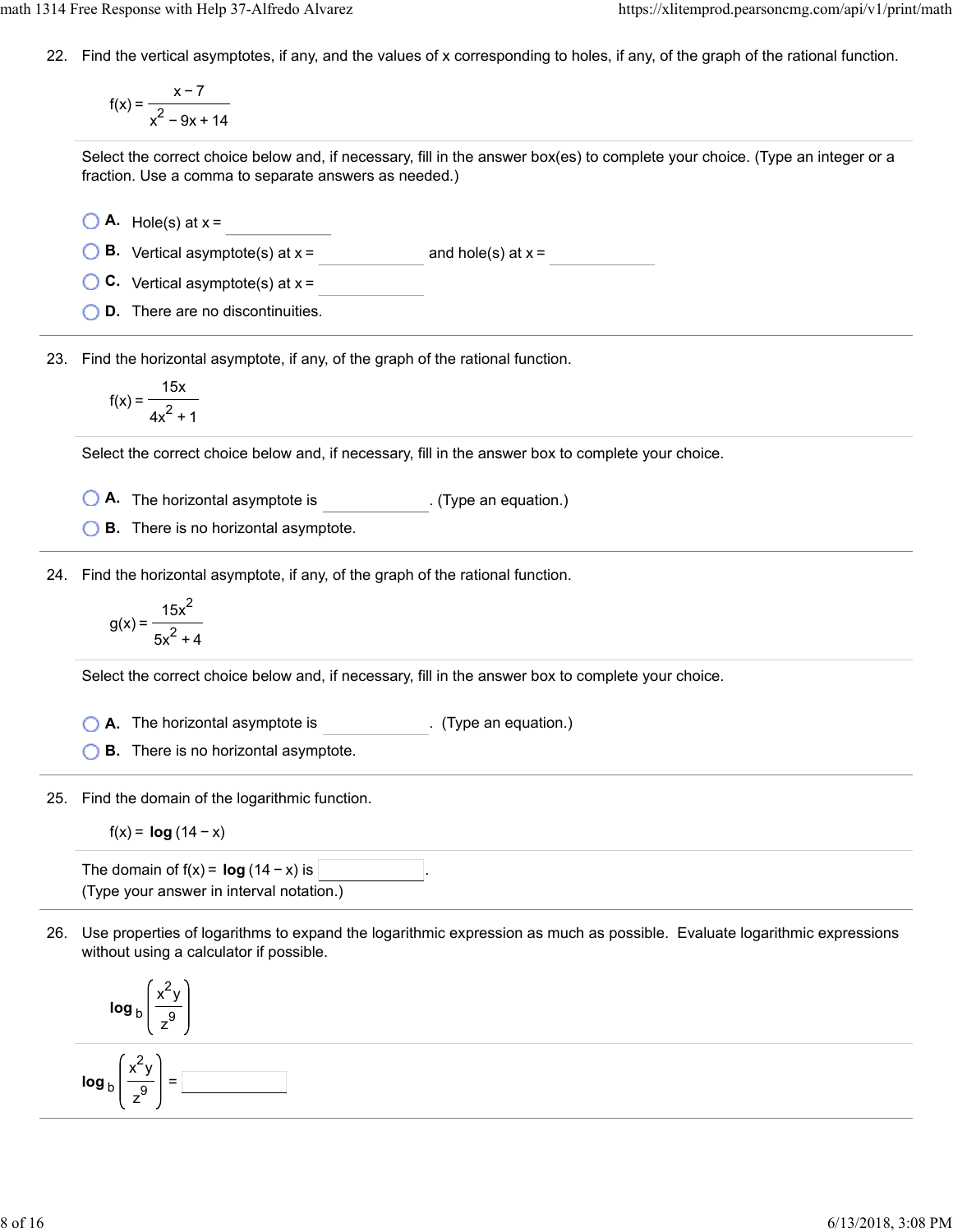27. Use properties of logarithms to expand the logarithmic expression as much as possible. Evaluate logarithmic expressions without using a calculator if possible.

$$
\ln\left[\frac{x^2\sqrt{x^2+2}}{(x+2)^6}\right]
$$
  

$$
\ln\left[\frac{x^2\sqrt{x^2+2}}{(x+2)^6}\right] = \boxed{\frac{3x^2\sqrt{x^2+2}}{(x+2)^6}}
$$

28. Solve the following exponential equation by expressing each side as a power of the same base and then equating exponents.

$$
4^{x+2} = 16^{x-4}
$$

The solution set is  $\{$ 

29. Solve the exponential equation. Express the solution in terms of natural logarithms. Then use a calculator to obtain a decimal approximation for the solution.

 $3^{(x - 2)} = 469$ 

What is the solution in terms of natural logarithms?

```
The solution set is \{(Use a comma to separate answers as needed. Simplify your answer. Use integers or fractions for any numbers in the
expression.)
```
What is the decimal approximation for the solution?

The solution set is  $\{$ (Use a comma to separate answers as needed. Round to two decimal places as needed.)

30. Solve the logarithmic equation. Be sure to reject any value of x that is not in the domain of the original logarithmic expressions. Give an exact answer.

**log**  $5x + \log 4x - 1 = 1$ 

Select the correct choice below and, if necessary, fill in the answer box to complete your choice.

- **A.** The solution set is  $\{$   $\}$ . (Type an exact answer in simplified form.)
- **B.** There is no solution.
- 31. Solve the logarithmic equation. Be sure to reject any value of x that is not in the domain of the original logarithmic expressions. Give the exact answer.

**log**  $_4$ (x − 4) + **log**  $_4$ (x + 56) = 4

Select the correct choice below and, if necessary, fill in the answer box to complete your choice.

- $\bigcirc$  **A.** The solution set is  $\{$ (Simplify your answer. Use a comma to separate answers as needed.)
- **B.** There is no solution.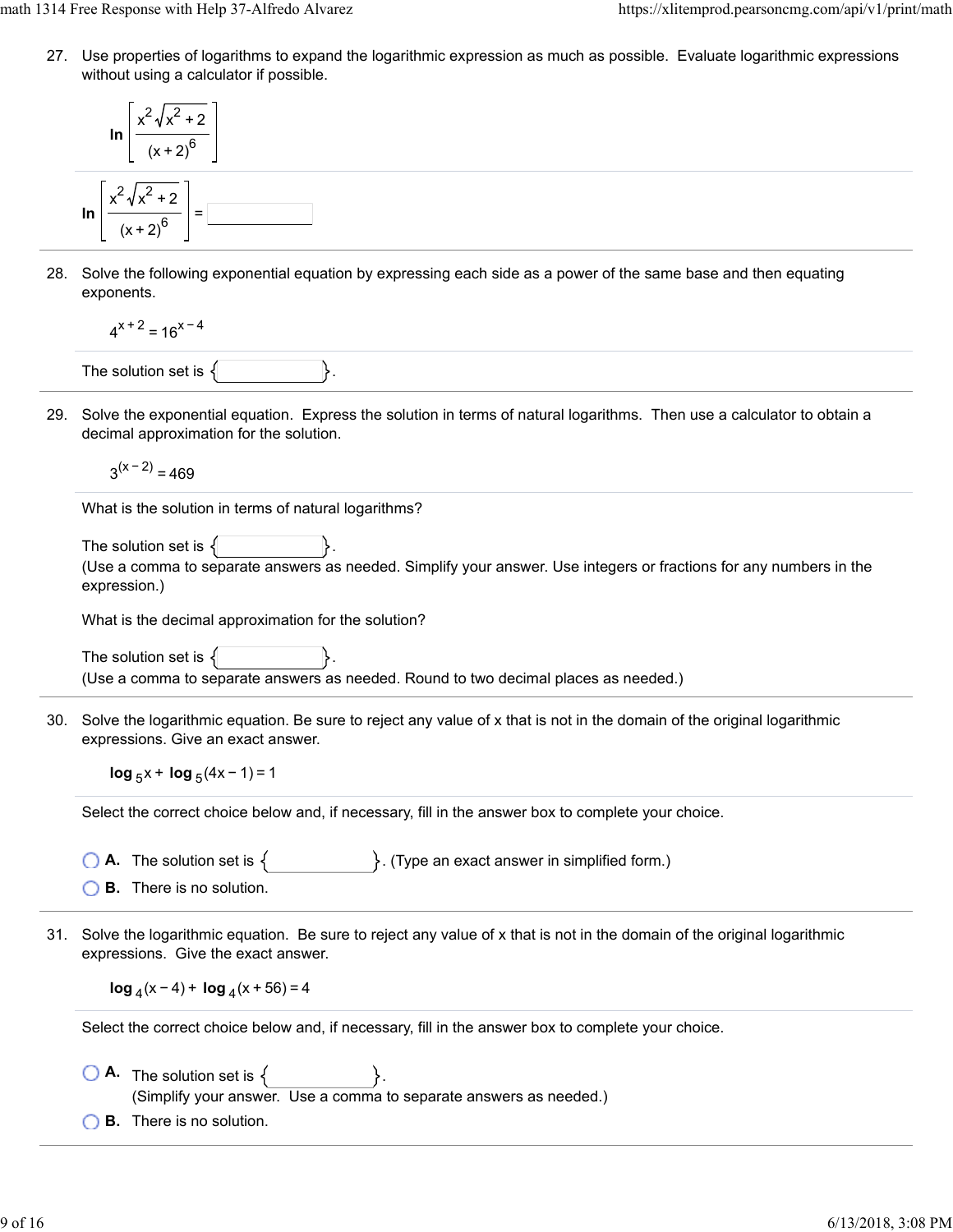math 1314 Free Response with Help 37-Alfredo Alvarez https://xlitemprod.pearsoncmg.com/api/v1/print/math

32. Solve the logarithmic equation. Be sure to reject any value of x that is not in the domain of the original logarithmic expressions. Give the exact answer.

**log**  $_6$ (x + 25) − **log**  $_6$ (x − 10) = 2

Select the correct choice below and, if necessary, fill in the answer box to complete your choice.

- $\bigcirc$  **A.** The solution set is  $\{$ (Simplify your answer. Use a comma to separate answers as needed.)
- **B.** There is no solution.
- 33. Solve the logarithmic equation. Be sure to reject any value of x that is not in the domain of the original logarithmic expressions. Give the exact answer.

**log**  $x + \log(x + 4) = \log 45$ 

Select the correct choice below and, if necessary, fill in the answer box to complete your choice.

 $\bigcirc$  **A.** The solution set is  $\{$ (Simplify your answer. Use a comma to separate answers as needed.)

**B.** There is no solution.

34. Complete the table for a savings account subject to 4 compoundings yearly.

$$
\left[A = P\left(1 + \frac{r}{n}\right)^{nt}\right]
$$

| Amounted        | <b>INumber of</b>          | <b>Annual Interest</b> | <b>Accumulated</b> | <b>ITime</b> t |
|-----------------|----------------------------|------------------------|--------------------|----------------|
| <b>Invested</b> | <b>Compounding Periods</b> | Rate                   | lAmount            | lin Years      |
| \$12,500        |                            | 6.25%                  | \$15,000           |                |

Let A represent the accumulated amount, P the amount invested, n the number of compounding periods, r the annual interest rate, and t the time. Find the time, t.

 $t =$   $|$  years

(Do not round until the final answer. Then round to one decimal place as needed.)

35. Solve the given system of equations.

 $x + y + 2z = -3$  $x + y + 3z = -4$  $x + 3y + 7z = -14$ 

Select the correct choice below and fill in any answer boxes within your choice.

**A.** There is one solution. The solution set is ) }. (Simplify your answers.) {( , ,

- **B.** There are infinitely many solutions.
- **C.** There is no solution.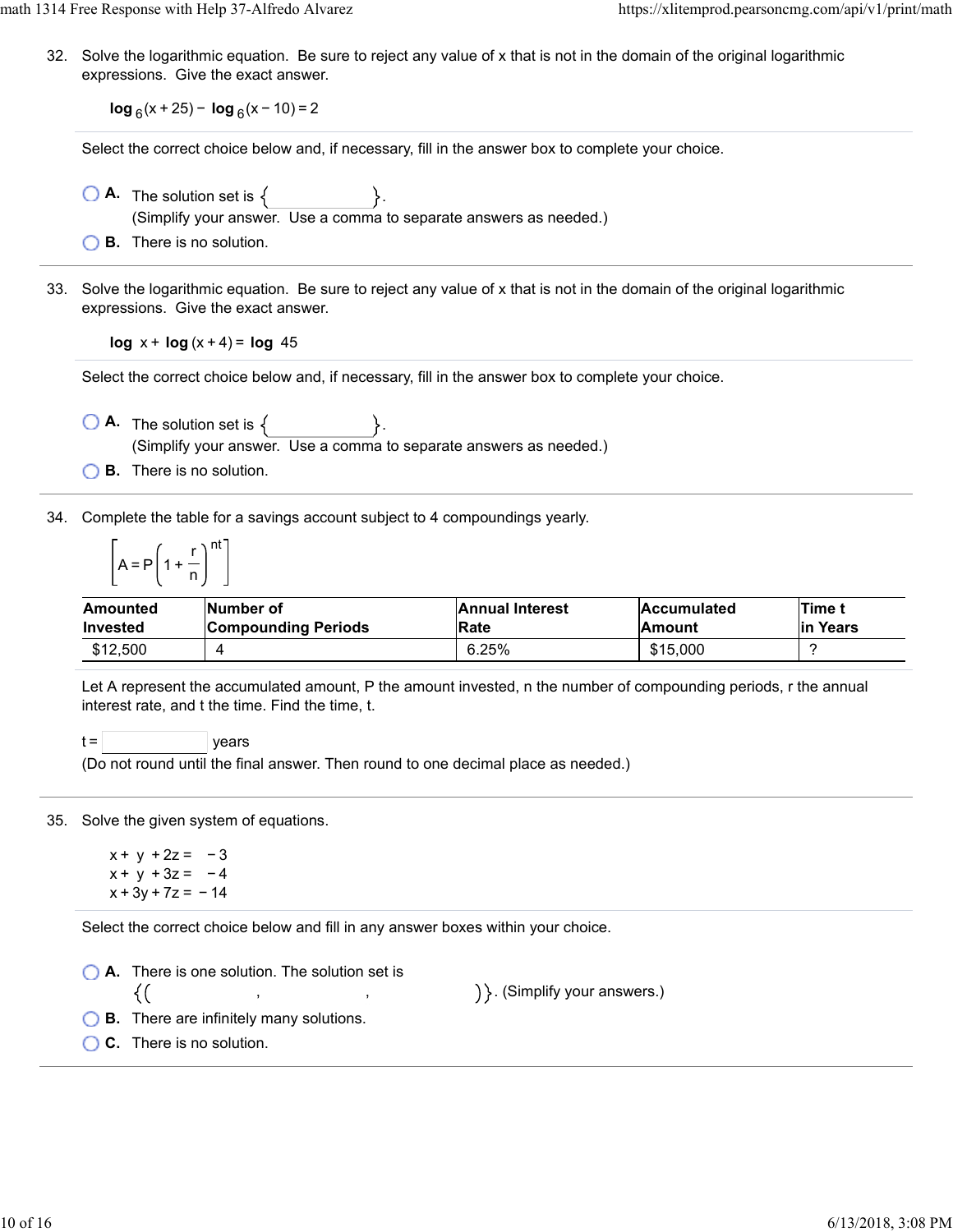36.

Find the indicated sum.

$$
\sum_{i=1}^{3} i(i+1)
$$

$$
\sum_{i=1}^{3} i(i+1) =
$$
 (Simplify your answer.)

37. Use the binomial theorem to expand the binomial.

$$
\frac{(4x-1)^3}{(4x-1)^3} = \boxed{\qquad \qquad} \text{(Simplify your answer.)}
$$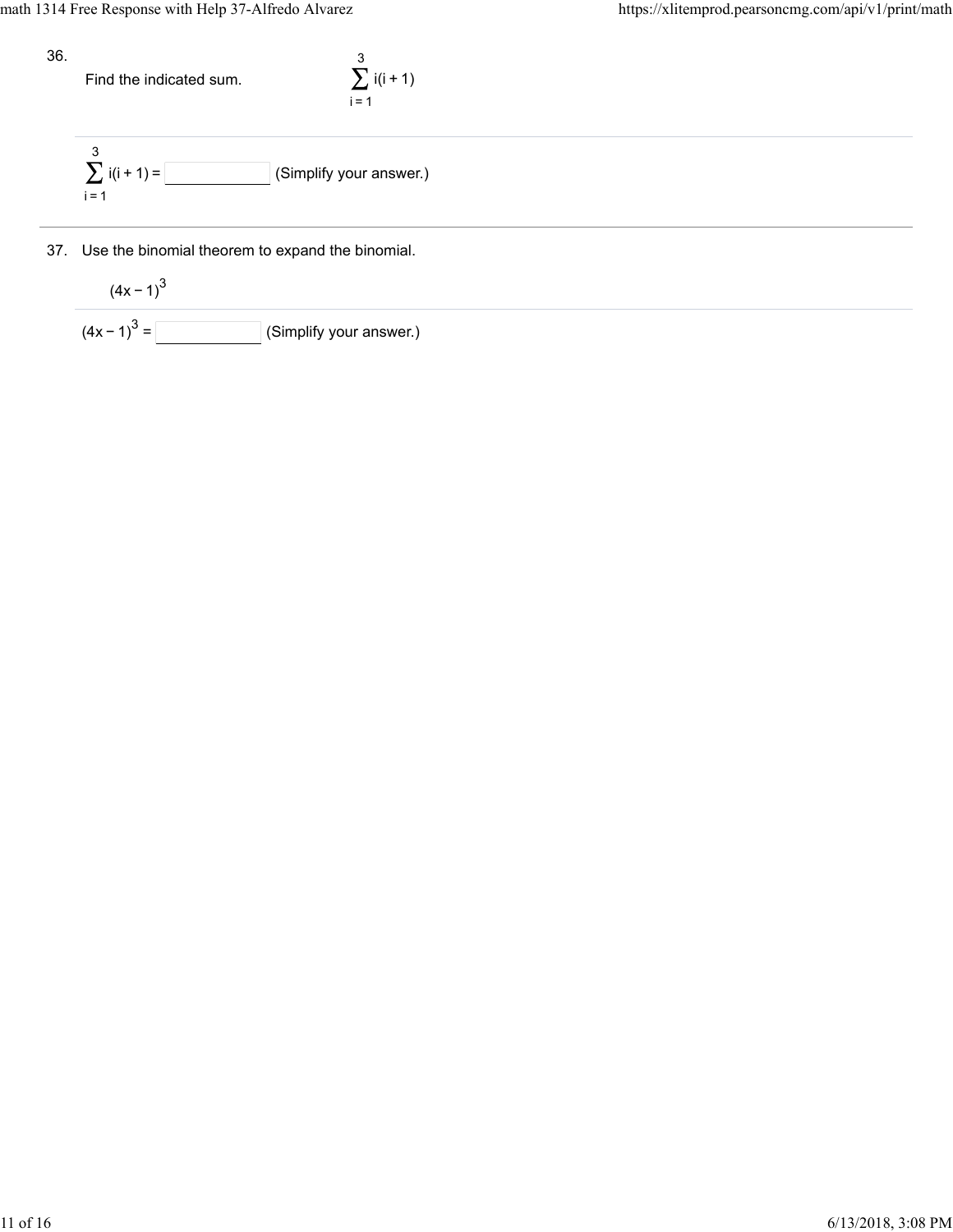| 1. $1 \quad 7$<br>$\frac{1}{2}$ , $\frac{1}{4}$                                                                                                                                               |
|-----------------------------------------------------------------------------------------------------------------------------------------------------------------------------------------------|
| 2. $-\frac{9}{4}$ ,5                                                                                                                                                                          |
| 3. $1 + 5i$ , $1 - 5i$                                                                                                                                                                        |
| 4.2                                                                                                                                                                                           |
| 5. A. The solution set is $\{$<br>$\Big\}.$ (Use a comma to separate answers as needed.)<br>$-1$                                                                                              |
| 6.<br>D.<br>$(-\infty,\infty)$                                                                                                                                                                |
| $7.2x + h - 6$                                                                                                                                                                                |
| 8. $(-\infty, 4]$                                                                                                                                                                             |
| $9.4x^2 + 16x - 48$<br>( – $\infty, \infty$ )<br>$4x^2 + 14x - 60$<br>$(-\infty,\infty)$<br>$4x^3 + 39x^2 + 36x - 324$<br>$(-\infty,\infty)$<br>$4x - 9$<br>$(-\infty, -6) \cup (-6, \infty)$ |
| 10. $-3x^2 - x - 1$<br>$3x^2 - 31x + 86$<br>$-15$<br>36                                                                                                                                       |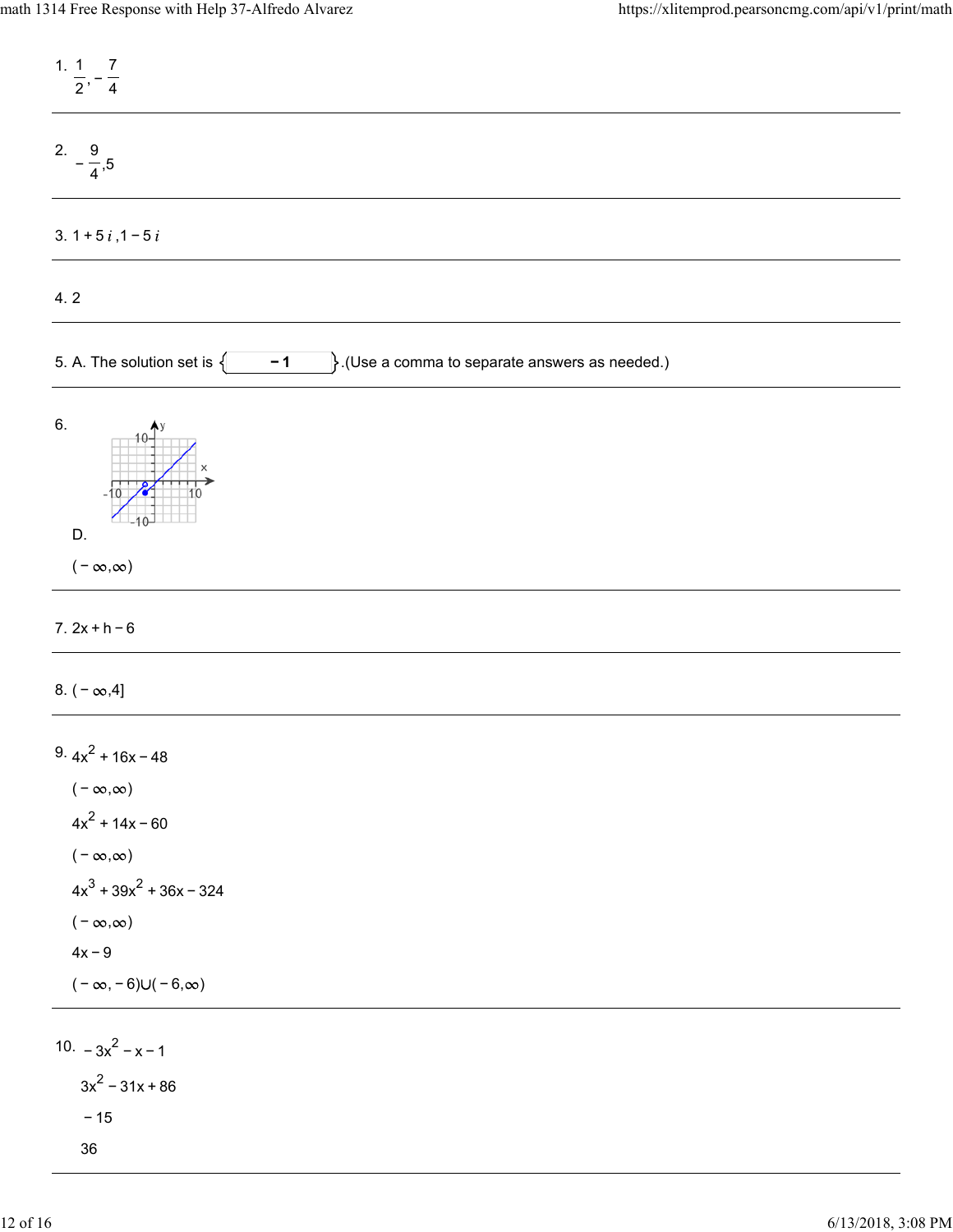11. 5

12. (7,3)

13.  $(x + 1)^2 + (y + 4)^2 = 25$ 



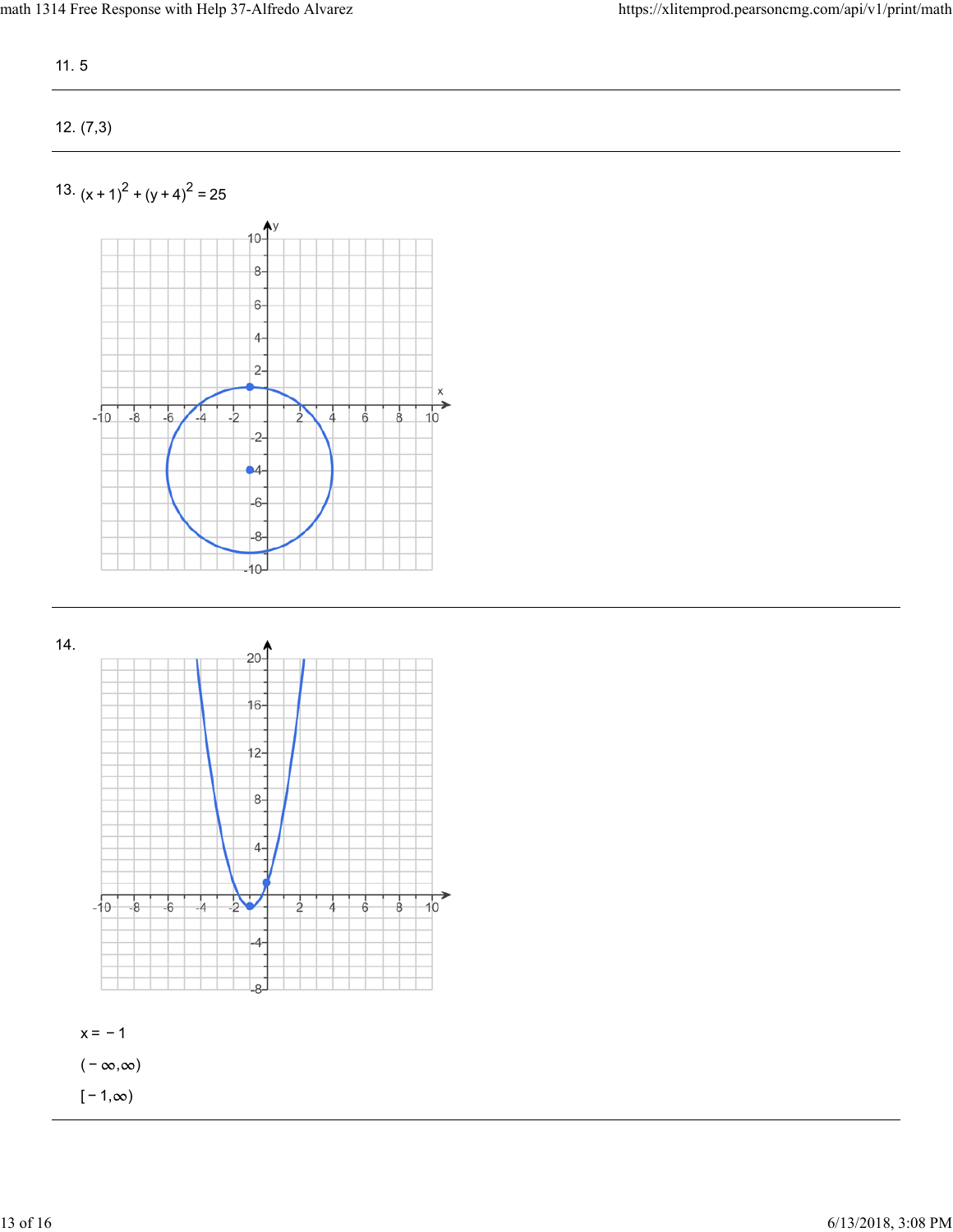



( –  $\infty, \infty$ )

 $[-1, \infty)$ 



17. − 1,4,2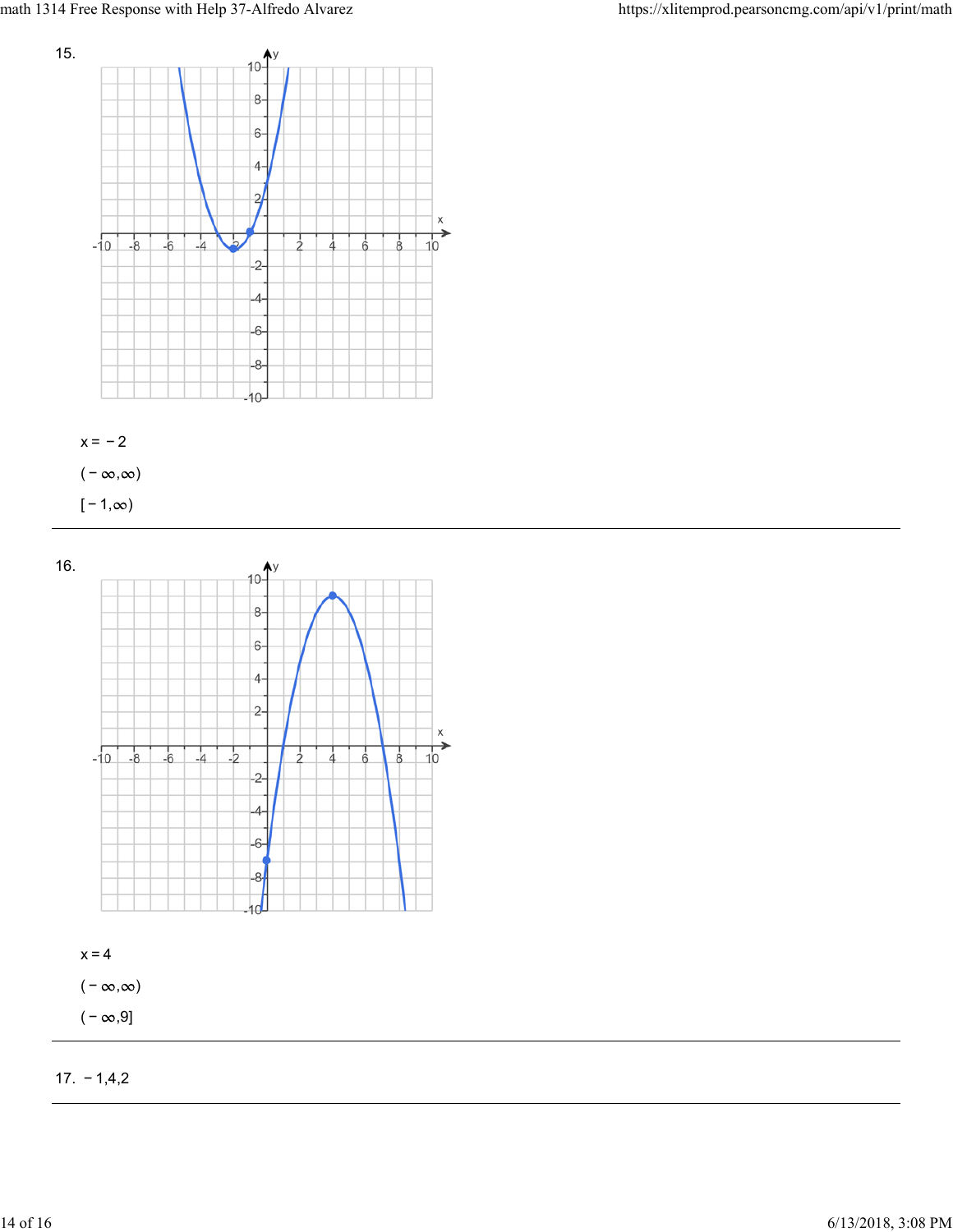18. A. 
$$
\pm 1, \pm 5, \pm 25, \pm 7, \pm 35, \pm 175, \pm \frac{1}{3}, \pm \frac{5}{3}, \pm \frac{25}{3}, \pm \frac{7}{3}, \pm \frac{35}{3}, \pm \frac{175}{3}
$$
  
\n $\frac{7}{3}$   
\n $\frac{7}{3}, 5, -5$ 

$$
19. 1, -1, 5, -5, 75, -75, 3, -3, 15, -15, 25, -25
$$

3

$$
3,5,-5
$$

20. − 3,5,1

B. 
$$
\begin{bmatrix} 65 \\ 65 \\ 10 \\ -60 \end{bmatrix}
$$

21.  $y = 6x + 7$ 

| and hole(s) at $x =$<br>22. B. Vertical asymptote(s) at $x =$<br>$\mathbf{2}$<br>$\overline{7}$ |
|-------------------------------------------------------------------------------------------------|
| 23. A. The horizontal asymptote is $ $<br>. (Type an equation.)<br>$y = 0$                      |
| 24. A. The horizontal asymptote is  <br>(Type an equation.)<br>$y = 3$                          |
| 25. $(-\infty, 14)$                                                                             |
| 26. 2 $\log_b x + \log_b y - 9 \log_b z$                                                        |
| 27. 2 In $x + \frac{1}{2}$ In $(x^2 + 2) - 6$ In $(x + 2)$                                      |
| 28.10                                                                                           |